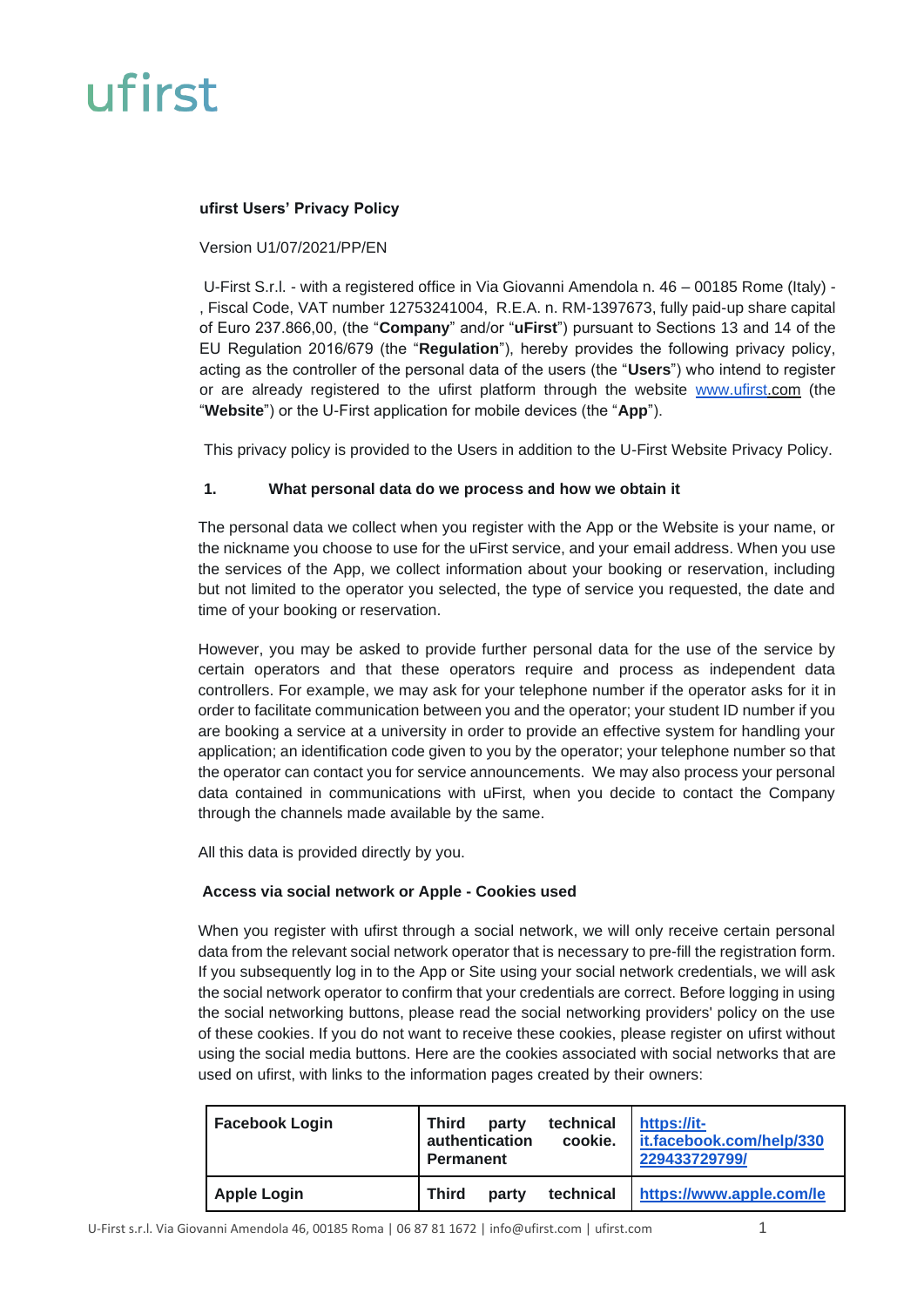| authentication<br>Permanent | cookie. gal/privacy/it/cookies/ |
|-----------------------------|---------------------------------|
|-----------------------------|---------------------------------|

To disable these cookies, please refer to the privacy policies of the social networks you use to log in. If you disable third-party cookies, you will no longer be able to log in to ufirst via social networks.

In addition, if you access uFirst through Facebook, Facebook, as an autonomous data controller, may collect or receive information from your App in order to provide measurement services and targeted advertisements. You can find out more about how to access and delete the information collected by Facebook by accessing your Facebook settings.

You may also access and sign up for uFirst through your Apple ID, in which case, you may: choose to share your email with us or choose to hide it, in which case Apple will share with us a random, unique email address that can only be used for communications from us.

### **2. Data processing purposes**

The personal data of the Users will be processed by the Company for the following purposes

a) fulfilment of contractual obligations (art. 6, co. 1, lett. b) of the Regulation), i.e. to allow the User to register on the Site and the App and to execute the Terms and Conditions with uFirst or to fulfil, prior to the conclusion of such Terms and Conditions, specific requests of the User;

b) fulfillment of legal obligations (art. 6, co. 1, letter c) of the Regulation), to fulfill obligations provided for by law, regulation or European legislation.

c) pursuit of the legitimate interest to answer questions and requests of the Users who contact the Company using the contacts published on the Site or on the App (art. 6, co, 1, letter. f) of the Regulation) or to obtain statistics, also through the use of aggregate data, on the use of our App and of our service and/or to pursue our legitimate interest to exercise or defend a right in court;

d) with your optional consent some personal data will also be processed for marketing, profiling, geolocation purposes, transfer to third parties, such as, for example, the Operators where the User used the uFirst service.

e) in the context of the COVID-19 health emergency, we may process your data to protect a vital interest of yours as well as to pursue your legitimate interest in receiving information regarding your reservation to vaccination services offered by the National Health Service. Such processing is also justified by the need to comply with a request received from a public authority, for the pursuit of a public interest and for the humanitarian purpose of controlling the spread of the epidemic (C. 46 of the Regulation, art. 6, co. 1, lett. d and f).

f) with your consent some personal data falling into the special categories of personal data (art. 9 of the Regulations), specifically the data concerning the health status of the User,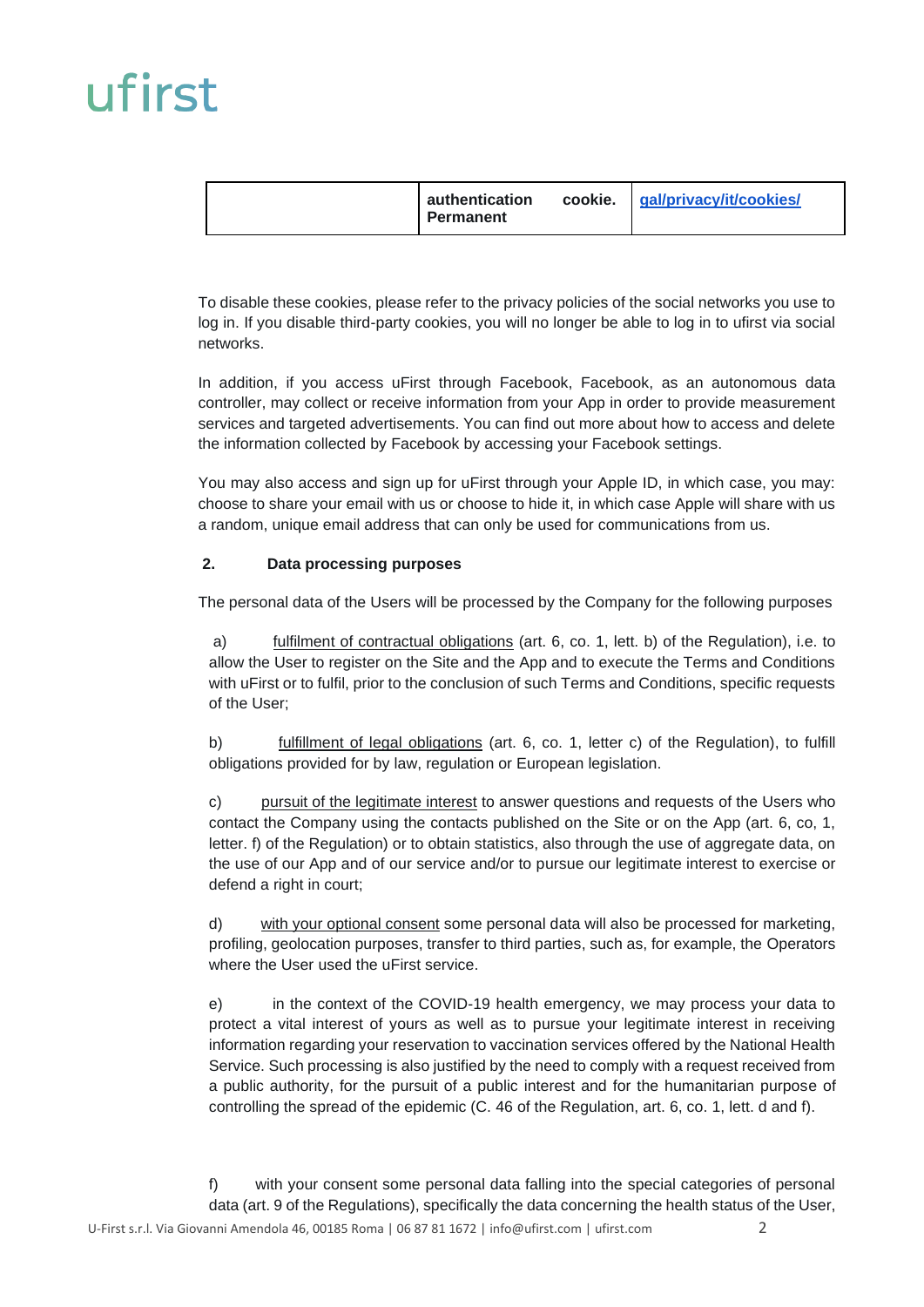will be processed for the management of requests made by the User to book appointments for vaccination for COVID-19. Consent to the processing of personal data for this purpose is optional, but failure to provide such consent will make it impossible for the User to use the Website and/or the App to book appointments for the vaccine.

The provision of personal data for the processing purposes indicated in letters a), b), c) and e) is optional but necessary, since failure to provide such data will make it impossible for the User to register with uFirst via the Website and/or the App.

#### **3. Other processing purposes: marketing and profiling**

With the optional consent of the User (art. 130 of Legislative Decree 196/2003; art. 6, co. 1, let. a) of the Regulation), which can be expressed by checking the appropriate box during registration on the Site and/or the App, the User's personal data (name or nickname and email address) may be processed by the Company for (i) marketing purposes through e-mail, as well as for sending notifications to the device on which the User has installed the App and/or (ii) for profiling purposes, i.e. to track back the User's tastes and consumption habits, identifying the User's consumer profile, in order to be able to offer a personalized way of participating to the ufirst eco-system and send the User commercial offers consistent with the identified profile. Consent to the processing of personal data for both marketing and profiling purposes is optional, and if consent is not given, the possibility of registering with ufirst and using the Website and/or the App will not be affected in any way. Even in the case of consent, the User may revoke it at any time, freely and free of charge, by making a request to the Company in the manner indicated in paragraph 9 below, or change their preferences through the settings on the App and/or the Website. In relation to the consent for marketing activities, the User may revoke his consent also selectively, opposing, for example, the further sending of promotional communications by e-mail but continuing to receive SMS or notifications, or vice versa. Promotional communications sent by email are managed by the Company directly or by an external provider who acts as a data processor on behalf of uFirst. The User may also revoke his or her consent to the processing of his or her email address for marketing purposes by clicking on the opt-out link in each marketing email. If you do not consent to the processing of your personal data for marketing purposes, your personal data will be processed by the Company only for any service communications necessary for the use of uFirst. Withdrawal of consent does not affect the legitimacy of the data processing carried out up to the moment of withdrawal on the basis of the consent previously given, nor the right to the further processing of such data on another legal basis, for example to comply with legal obligations.

#### **4. Other processing purposes**

TRACKING. The Company may process the Users' personal data, including their IP addresses and their browsing data on ufirst, for the purpose of pursuing a legitimate interest (in accordance with Section 6, paragraph 1, letter f) of the Regulation and Section 24, paragraph 1, letter g) of the Privacy Code), that is to collect statistical information, to perform analysis on the App usage, or to improve the Users' experience on ufirst. To this end, the Company uses the tools provided by third-party suppliers, in their quality of processor of the personal data. The Users may opt-out at any time from the tracking, by contacting U-First as indicated in paragraph 8 below. Data will be retained by the Company for a maximum of a 12 month period or for the different time period allowed from time to time by the applicable privacy law. Log data will be stored for six months.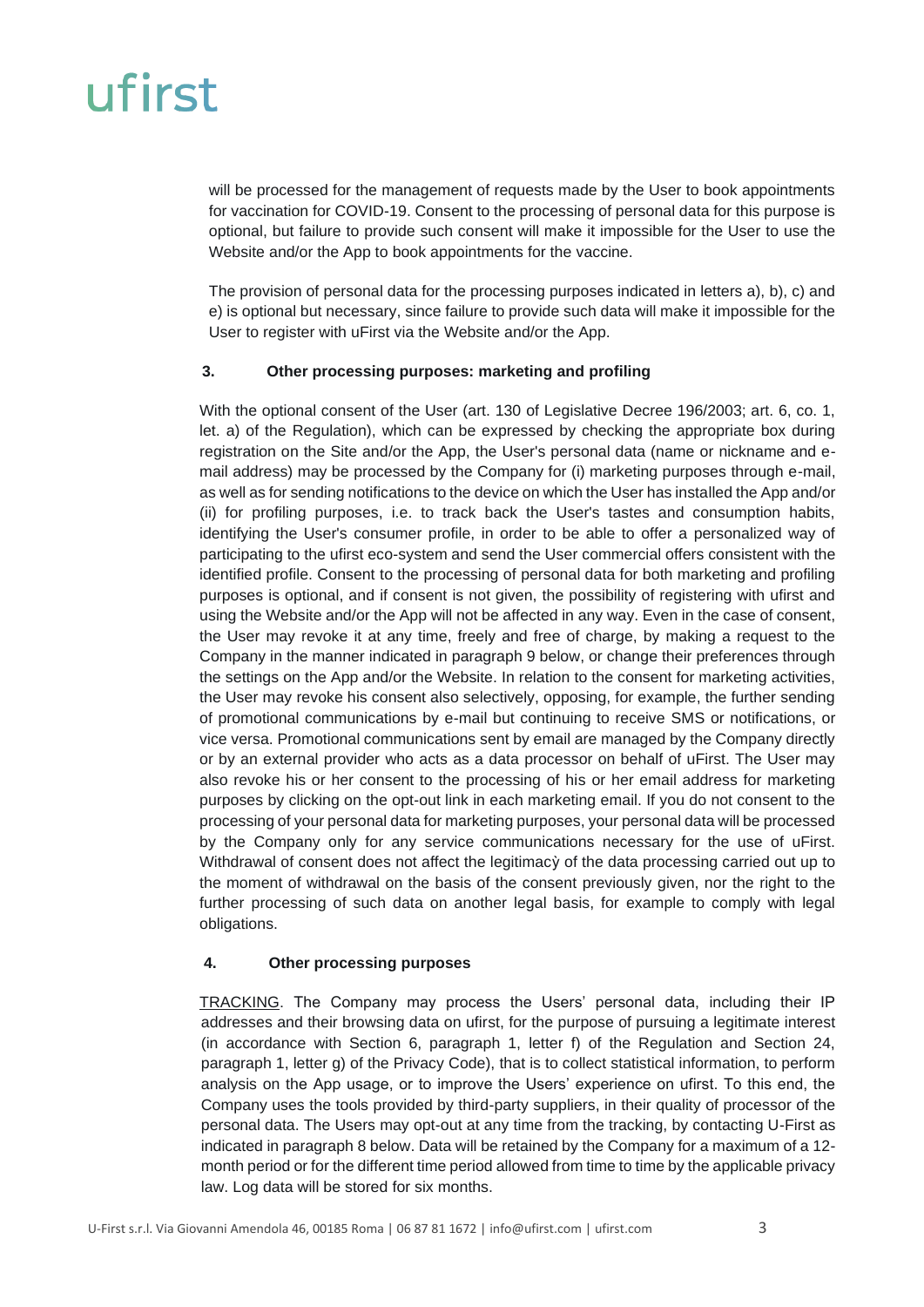GEOLOCALIZATION In order to take full advantage of the features of the App and/or the Website, the User may, at his or her discretion, activate the geolocation function, which will allow ufirst to identify the User's geographical location and indicate to him or her, in real time, the nearest shops and operators at a given time, where the ufirst service is active. If the geolocation function is not activated or deactivated, the possibility of using the App and the Website may not be optimal, but their use will not be affected in any way.

The User can activate geolocation by clicking on the appropriate symbol next to the string in which it is possible to enter the city of interest.

If the geolocation function is activated, we use the geolocation data existing on the mobile device or generated through the use of the features̀ of the devices used by the User to show the customer the closest operators using uFirst, according to the option chosen by the User: through the pop up, the User can choose whether (i) to allow uFirst to use its location only at that moment, for the time necessary to show the customer the closest operators using uFirst, or (ii) to allow uFirst to use its location when using the App, or (iii) not to allow uFirst to use its location.

Geolocation data is not retained. Use of the App and/or the Website is possible without access to this data. Access can be deactivated and reactivated at any time via the phone's settings. Consent to geolocation is optional and its revocation does not affect the legitimacỳ of the data processing carried out up to the time of revocation based on the consent previously given, nor the right to further processing of such data on another legal basis, for example to comply with legal obligations.

#### **5. Processing means and storage**

The processing of the Users' personal data will be carried out by electronic and non-electronic means, with logics strictly related to the purposes of the processing. Specific security measures are observed to prevent the loss of data, unlawful or incorrect use and unauthorized access.

If you have contacted us by letter or e-mail to obtain information about ufirst and the services we offer, your data will be stored for a maximum of 60 days from the day on which we provided you with the requested information, unless further storage of the data is necessary to comply with legal obligations or to exercise or defend our rights in court.

Your data collected when you register with ufirst will be retained for as long as your account remains active and will be deleted immediately after you close your account, unless applicable law requires longer retention, in which case we will retain your data for the additional period of time permitted by applicable law.

Additional data that is requested from time to time by the Operator to enable you to use the ufirst service at their premises, as well as data relating to bookings and tickets taken out, will be retained for twelve months following the period corresponding to the contractual term with the Operator for which such additional personal data was processed or in any case for a period not exceeding ten years; at the end of this period it will be processed in aggregated form for statistical purposes.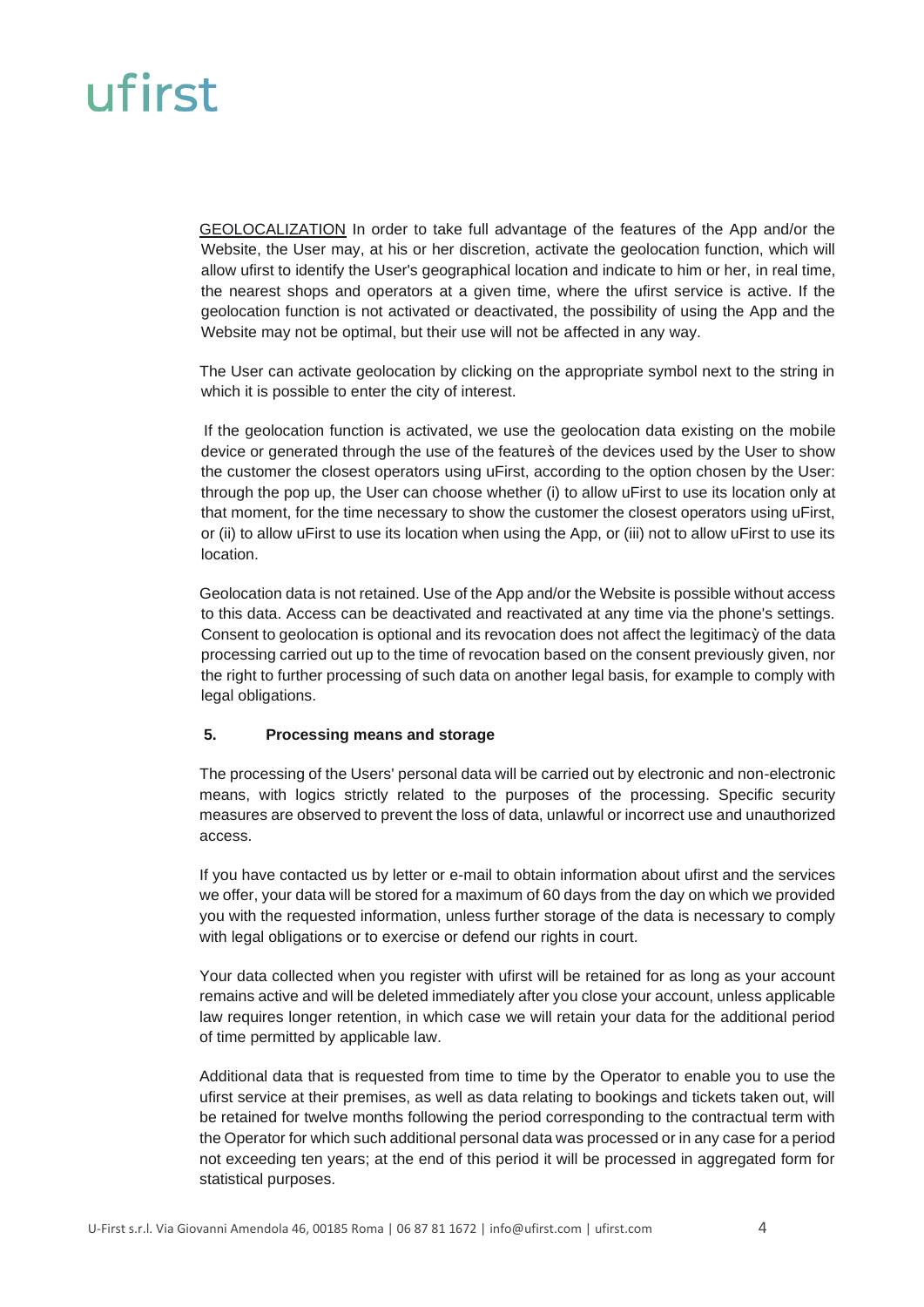With regard to processing carried out on the basis of consent, personal data will be processed until the User revokes consent to the processing of his data for such purposes.

#### **6. Persons who may have access to the data**

The personal data of the Users may be disclosed to the employees and/or collaborators of the Company in charge of managing and maintaining the Site or the App. These subjects, who are formally designated by the Company as "authorized persons", will process the User's data exclusively for the purposes indicated in this privacy policy and in compliance with the provisions of the Regulation.

Furthermore, Users' personal data may be disclosed to third parties who may process personal data on behalf of the Company as "data processors", such as, for example, IT and logistic service providers operating the Website or the App, outsourcing or cloud computing service providers, professionals and consultants, companies in charge of marketing activities on behalf of the Company. The Users have the right to obtain a list of the Company's data processors, if any, by making a request to the Company in the manner indicated in paragraph 8 below.

Users' personal data may be communicated to the Operators where the User used the uFirst service in order to allow the latter to provide the relevant service or to provide it more efficiently. In this case, the Operator will process personal data as an independent data controller.

In relation to the processing and purposes referred to in paragraph 2, letter (e), the data may be communicated to public Operators or private Operators acting on behalf of public Operators who request it. In this case, these Operators will process the personal data as autonomous data controllers.

### **7. Data transfer outside the European Economic Area**

Some of our IT service providers are located outside the European Economic Area. In particular, we use servers that are located (i) in the United Kingdom based on the adequacy decision issued by the European Commission on July  $28<sup>th</sup>$  2021; (ii) to the United States, where the transfer is made on the basis of standard contractual clauses (Commission Implementing Decision (EU) 2021/914 of June 4<sup>th</sup> 2021); and (iii) to the Republic of Ecuador, where the transfer is made on the basis of standard contractual clauses (Commission Implementing Decision (EU) 2021/914 of June 4<sup>th</sup> 2021).

UFirst has carried out a prior study and analysis of the U.S. legislation on the processing of personal data to ensure that the United States complies with the obligations prescribed by the model contractual clauses and offers an adequate level of protection of uFirst Users' personal data.

We will also continue to monitor the evolution of systems for international data transfers under the Regulation and we are committed to conducting data transfers in a lawful manner in accordance with applicable data protection laws from time to time.

#### **8. User's rights**